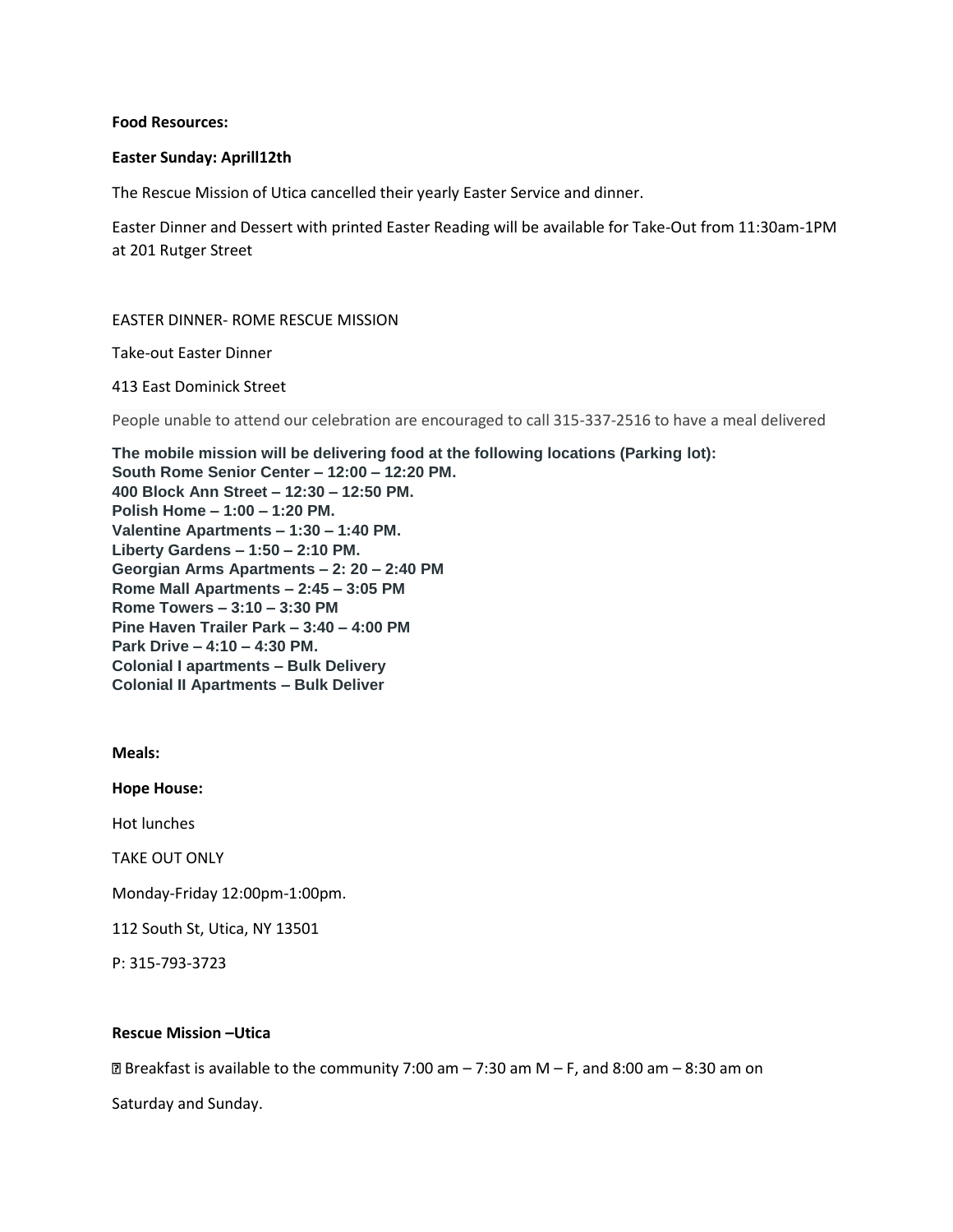⊠ Bagged lunches are available every day from 12:00pm - 12:30pm Emergency Shelter 203 Rutger Street. ⊠ Dinner is available from 4:00pm - 4:25pm daily Food Services 201 Rutger Street.

## **Johnson Park**

Fresh apples, carrots and new items available for individuals walking. Starts today 4/6 @ 3pm has not yet posted dates for April food giveaway but I will update once those become available.

### **Feed Our Vets**

Pantry distribution hours have not changed: Wednesdays 2:45-5:45 and the 3<sup>rd</sup> Saturday of each month 8am-11am

## **Herkimer County:**

I have a list of pantries opened for Herkimer County residents-I will post a picture of the locations/hours in the comment section

#### **Learning Resources:**

Amazon canceled the subscription cost of books and audio stories for children and students of all ages for as long as schools are closed.

Kids can instantly stream a large collection of stories, **available in 6 different languages.** 

## **Stories.audible.com/start-listen**

#### **WCNY**

Providing insteuction by local K-12 educators from Central new York in subjects including math, English, science, ELA, Social Studies, Current events, fitness, arts and culture. **Wcny.org/tvclassroom**

## **Kids activities:**

On April 11<sup>th</sup> Just Breath Yoga Studio is doing a virtual yoga class live with the Easter Bunny